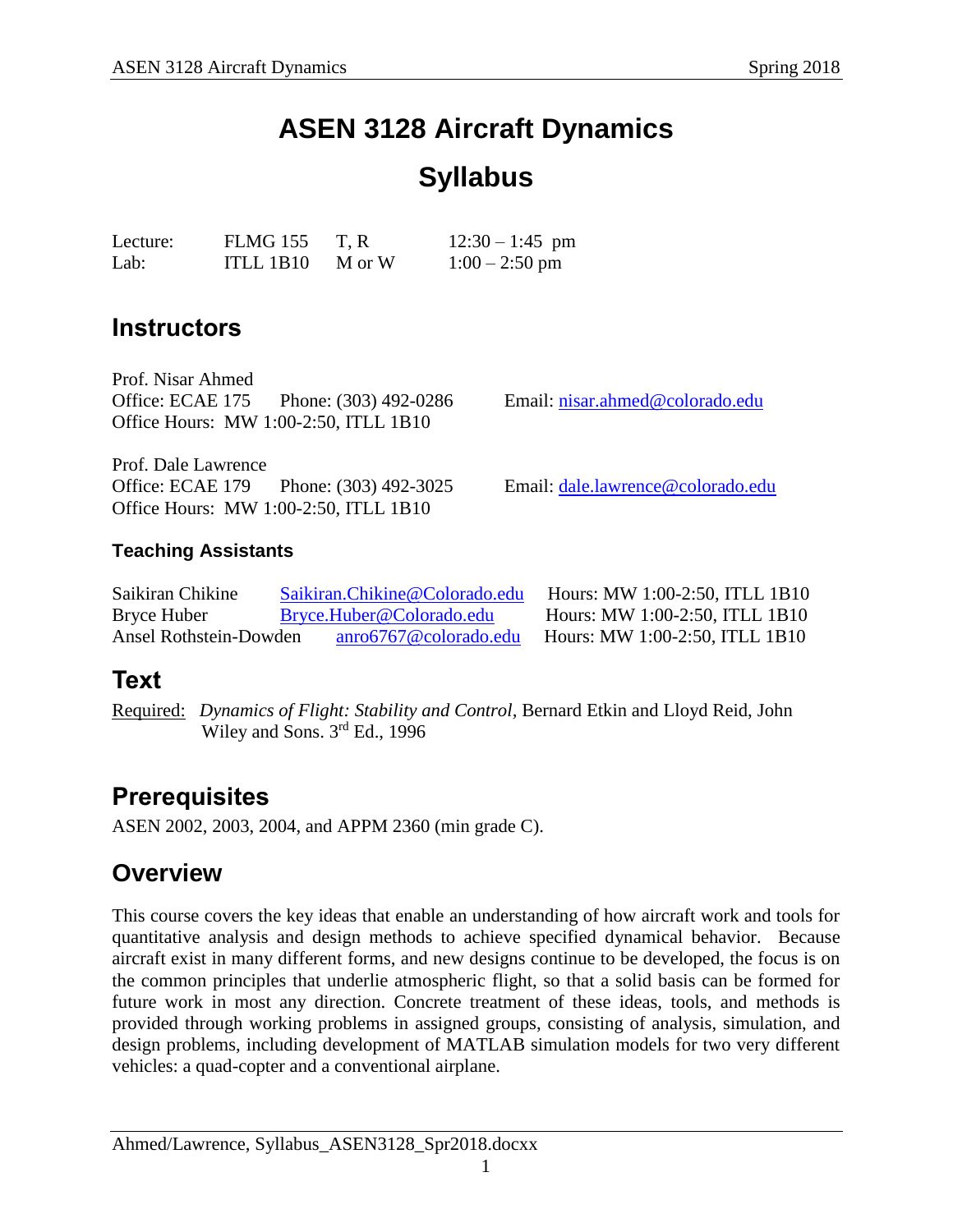In their full expression, aircraft dynamics possess astounding complexity, and it is a tribute to the ideas developed by aviation's pioneers that a relatively simple understanding can often be obtained, leading to clear insights and design principles. While these concepts are not inherently difficult, they do lie outside most common experience, and they depend on new nomenclature and strange notation that can seem overwhelming at first. It is only through diligent and careful use of this new language that the underlying simplicity can be grasped and conveyed on exams; mastery of the language of aircraft dynamics is perhaps the most important predictor for success in the course.

The course has been designed to develop a conceptual grasp of the key ideas below, and to demonstrate proficiency in wielding these concepts to solve problems, construct and validate simulations, and to explain behaviors and results obtained. In particular, technical writing and reasoning skills are stressed in assignment solutions and examinations. The key learning objectives are:

#### **Vector mechanics**

- Vector representation
- Coordinate frame transformation, DCM
- Relative motion, frame derivatives
- Velocity rule

#### **How aircraft dynamics models are created and what the terms mean**

- 3D rigid body translational model
	- o Kinematics
	- o Dynamics, external forces
	- o Effects of wind
- 3D rigid body rotational model
	- o Kinematics, Euler angle attitude representation
	- o Dynamics, Euler moment equations, external moments
- External forces and moments
	- o Aerodynamic effects
	- o Control effects
	- o Steady flight conditions, trim states

### **How aircraft dynamics models are simulated**

- State space models
- Matlab integration
- Good coding and commenting habits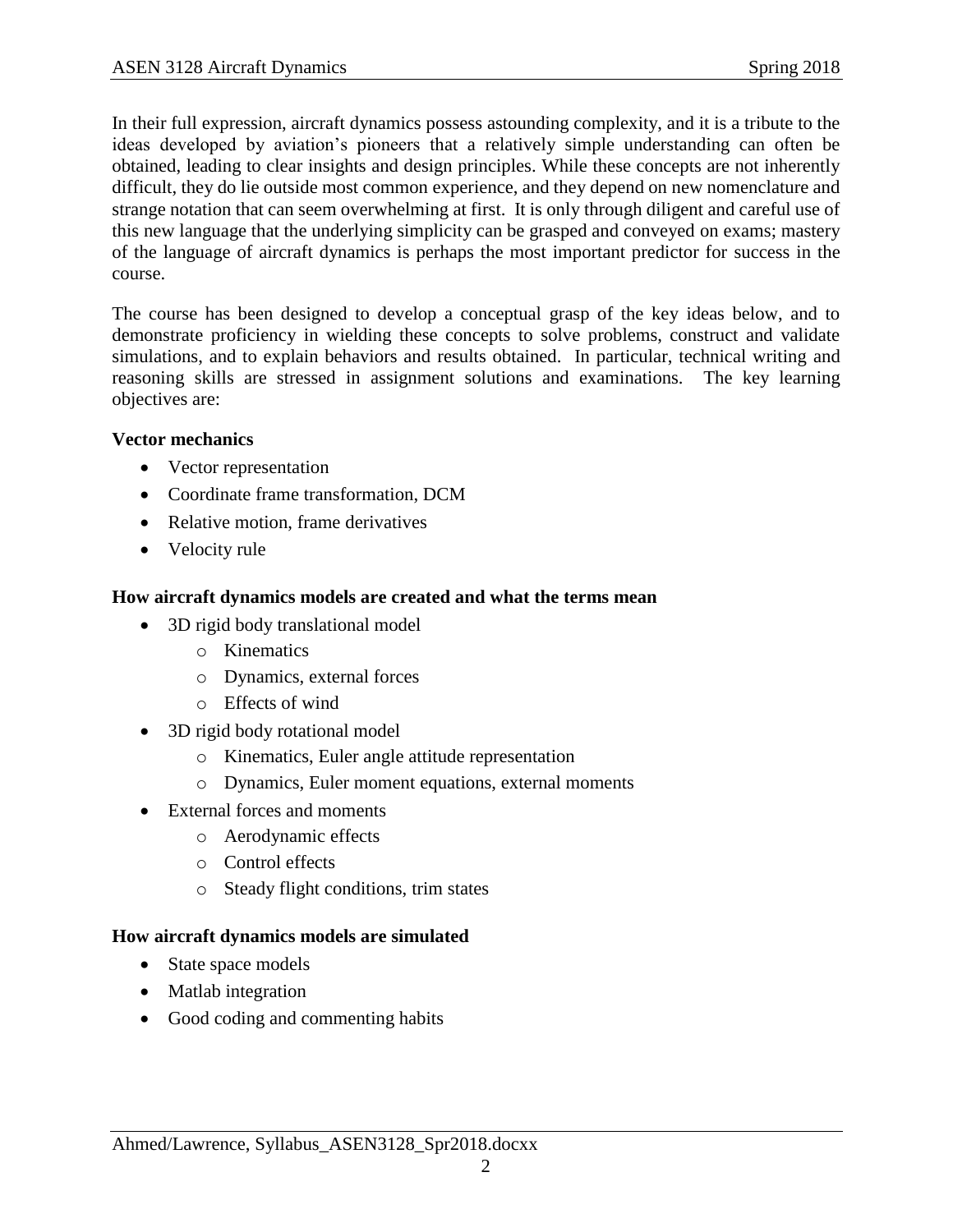### **How dynamical behavior is understood and specified**

- Linearization
- Decoupling
- Stability derivatives
- Modal solutions
- Stability characterizations
- Modal specifications

### **How feedback control is designed to meet behavioral objectives**

- Sensor selection, control structure
- Effects on mode eigenvalues

# **Course Components**

Material and concepts are introduced and student mastery is evaluated using several mechanisms throughout the course:

**Reading** – The textbook provides the essential basis for the course, including the concepts, terminology, notation, methods, and examples used to convey the course topics. Specific reading assignments will be given covering key sections of the book; some book sections are not covered in the course. Some supplementary material will also be provided.

**Lectures** – These are intended to emphasize key ideas and methods that make the material easier to grasp. They are therefore a counterpart to the reading, not a replacement. The value of lectures is dependent on your participation in them. Passive "watching" will provide little benefit. Active note taking is critical to developing first-hand familiarity with the notation, terminology, and methods, and to gaining comfort in using them. Questions are encouraged during lectures, and will be prompted often. Professor Lawrence will lecture primarily for the first half of the course, and Professor Ahmed will lecture primarily for the second half.

**Assignments** – These provide first-hand experience employing the reading and lecture material. They consist of analysis and computation exercises, simulation development, and simulation use to address aircraft stability and control design problems. Assignments will be carried out in small groups, with a single solution graded and a single initial assignment grade for the group. Individual assignment grades may differ from the group grade, depending on peer evaluations of group member's contributions to the assignment. Please see the **Assignment Format Peer\_Eval\_Grading** documents for details. Students are expected to use these assignments and the associated group learning opportunities to strengthen their **individual** mastery of the subject.

Proper presentation of engineering work is important throughout the ASEN curriculum, as in professional life thereafter, and students are expected to properly describe what was done and explain results using graphical and written descriptions based on the precise terminology and notation introduced in the course.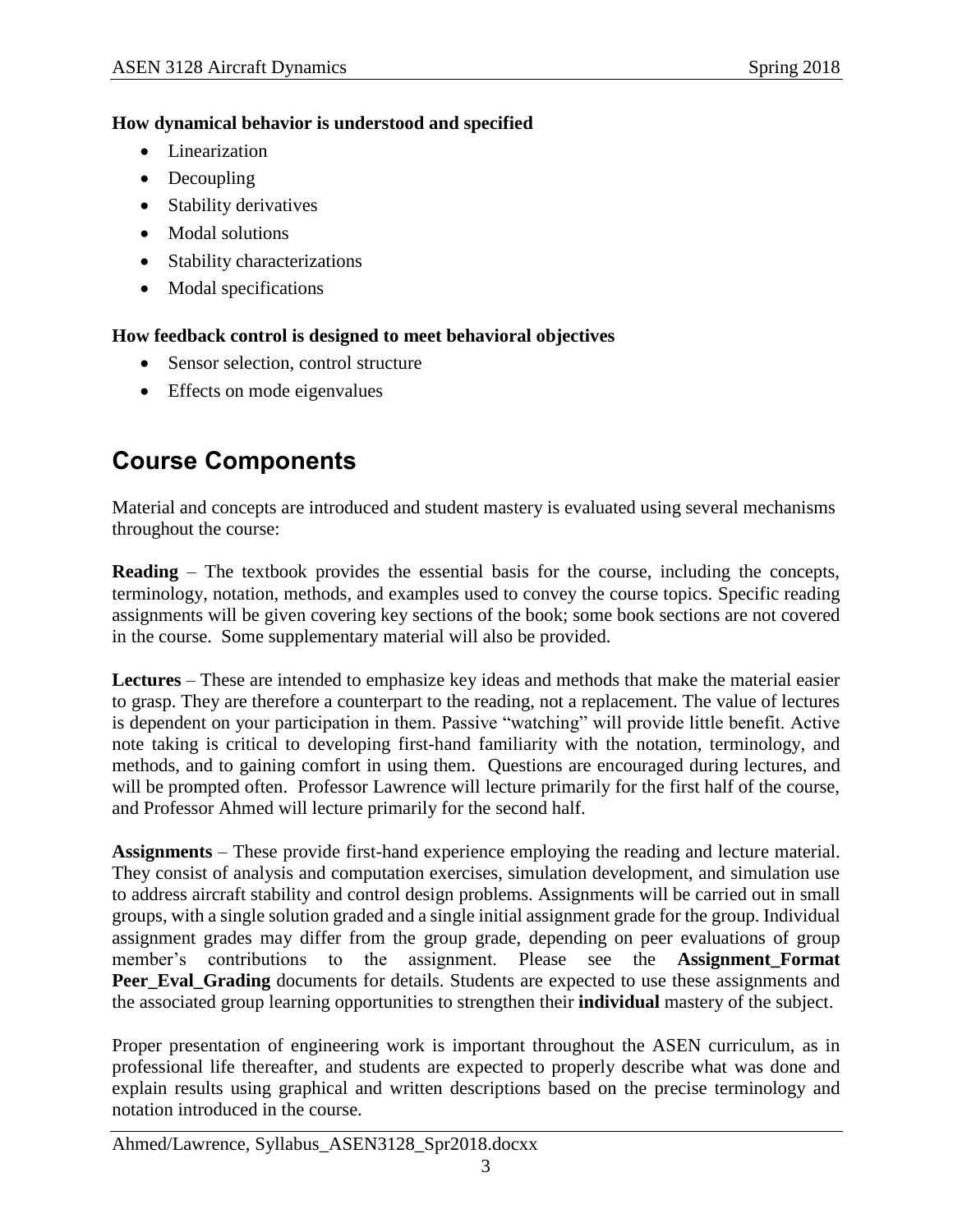A secondary objective of the Assignments is the development of proficiency with numerical simulation, and to develop good programming habits. Simulation is becoming an indispensable tool in engineering, and proficiency is expected of professionals in this field.

**Exams** – These are the primary means of evaluation of your individual grasp of the course material. Three in-class written exams will be conducted at approximately five-week intervals. Exams will include both conceptual questions and quantitative problems. Precise use of terminology and notation is stressed. The final exam is comprehensive in that it will contain material from the entire course, but emphasis will be placed on the final third of the course material.

## **Logistics**

- 1. Office hours for Instructors and TAs will be held during the arranged "lab" times for the course, in the ITLL 1B10 lab plaza. This is intended to provide ease-of-access to instructor and TA help, primarily during group work on the weekly assignments, but any questions about course material are welcome. To help avoid congestion, students assigned to a lab section have priority for that section. However, instructors and TAs are available to all students during these "lab" times. This mode of "supervised learning" can be quite efficient, particularly if groups are prepared by attempting the assignments ahead of time, and come to the "lab" sessions with questions. The assignments are handed out the week before the intended "lab" time in order to enable this "first-pass" in advance. Private meetings with instructors or TAs can also be arranged if needed.
- 2. Attendance at all lectures and lab sessions is essential. In-class discussion of assignments or important announcements may be given at any time. Students who come to class prepared and participate in discussions typically have a more rewarding experience. Attendance at "lab" sessions is equally important. The instructors and TAs will be present for all lab sessions, and the individual assistance this affords can be extremely valuable.
- 3. Taking your own notes: first hand contact with the notation and diagrams is key to understanding the material in this course, and to conveying your understanding on exams. Lecture notes will be posted, to ensure details are not missed, but not as a substitute for your own notes. To encourage due diligence here, notebooks will be reviewed on a random basis during the lab sessions, and quality of notetaking will contribute to your individual work grade in the course (see the Grading section below).
- 4. Collaboration is required on Assignments with the assigned group. Group membership will be rotated several times during the semester. Collaboration outside the assigned groups is also encouraged, provided it is used to assist your individual learning, rather than substitute for it. Discussing the means and methods for solving problems, comparing answers, etc. can be valuable to you, but blindly copying is not. Grading in the course is designed to evaluate **individual** understanding, and this is only developed through personal experience with the material. Moreover, the peer evaluations of group work are designed to fairly evaluate group contributions, and group grades will **strongly** depend on member contributions.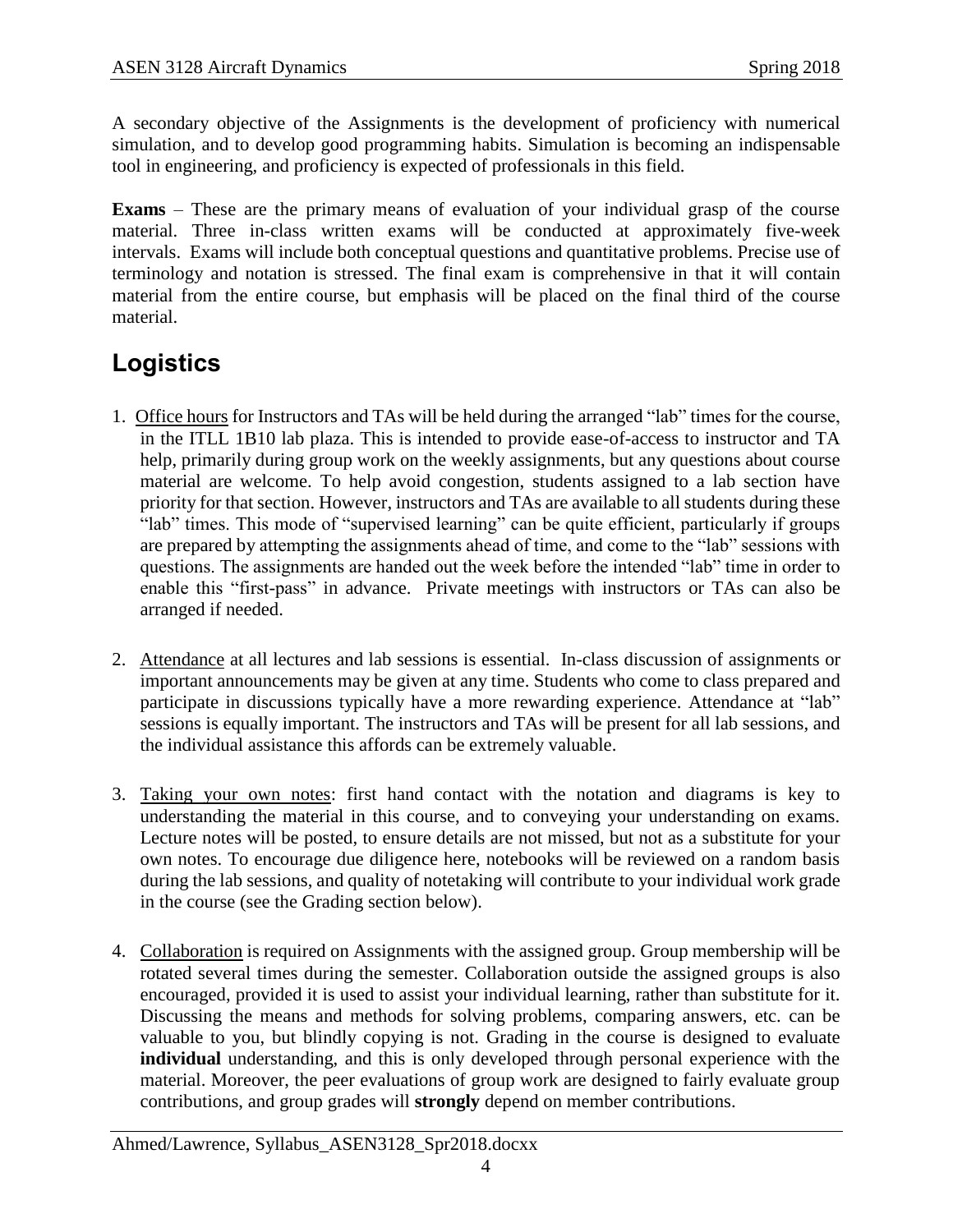- 4. Examinations- Midterm exams will be given during lecture periods. The final exam is scheduled according to University policy. Exams are the primary means of assessing individual proficiency and in determining grades in the course. Assignments are group-oriented and designed to develop proficiency in order to do well individually on exams. Accordingly, group work cannot substitute for individual assessments. See the grading policy below. Any type of collaboration or copying on an exam constitutes a breach of professional ethics and will result in an F for the course. An honor code violation or accusation report will also be filed. **There will be a statute of limitations on when exam grades can be corrected: midterm exam scores must be corrected before the next exam.**
- 6. Deadlines Late assignments are not accepted except under extenuating circumstances such as a school closure or sudden illness. If an illness occurs you are expected to contact the instructor immediately by email, and follow up with a doctor's note. A hectic schedule or crashed computer is not an acceptable reason for a late Assignment submission. Please plan for these contingencies by including some margin in your schedule. If you know in advance that you will not be on campus for a due date, you may submit your assignment to the instructor any time prior to the due date.

### **Grading**

### **Grading Philosophy**

Assignments and exams are graded to an absolute standard designed to indicate your level of competency in the course material. The final grade indicates your readiness to continue to the next level in the curriculum. The AES faculty have set these standards based on our education, experience, interactions with industry, government laboratories, others in academe, and according to the criteria established by the ABET accreditation board.

The course grade is primarily dependent on **individual** measures of competency, i.e. exams. The other course assignments are designed to enrich the learning experience and to enhance individual performance, not to substitute for sub-standard individual competency. Accordingly, group assignment grades are only incorporated into the final grade when the individual grade is a C or better. **In other words, if your individual average is below a C, the group-based grade fraction will not be averaged into your final grade, which will then be based solely on your exam scores and notebook grade.** This policy makes it important to use the group assignments to enhance *your own* learning. Although it may seem more efficient to split up the assignment among group members, this is dangerous because the learning is also split up, and this often results in poor performance on exams, and significant risk of repeating the course. Recommended practice is to work the assignments first on your own, then use the group interactions and instructor/TA help to refine and deepen your understanding.

Grades for the course are set based on the following criteria:

A, A- Demonstrates mastery of the course material in both conceptual and quantitative aspects.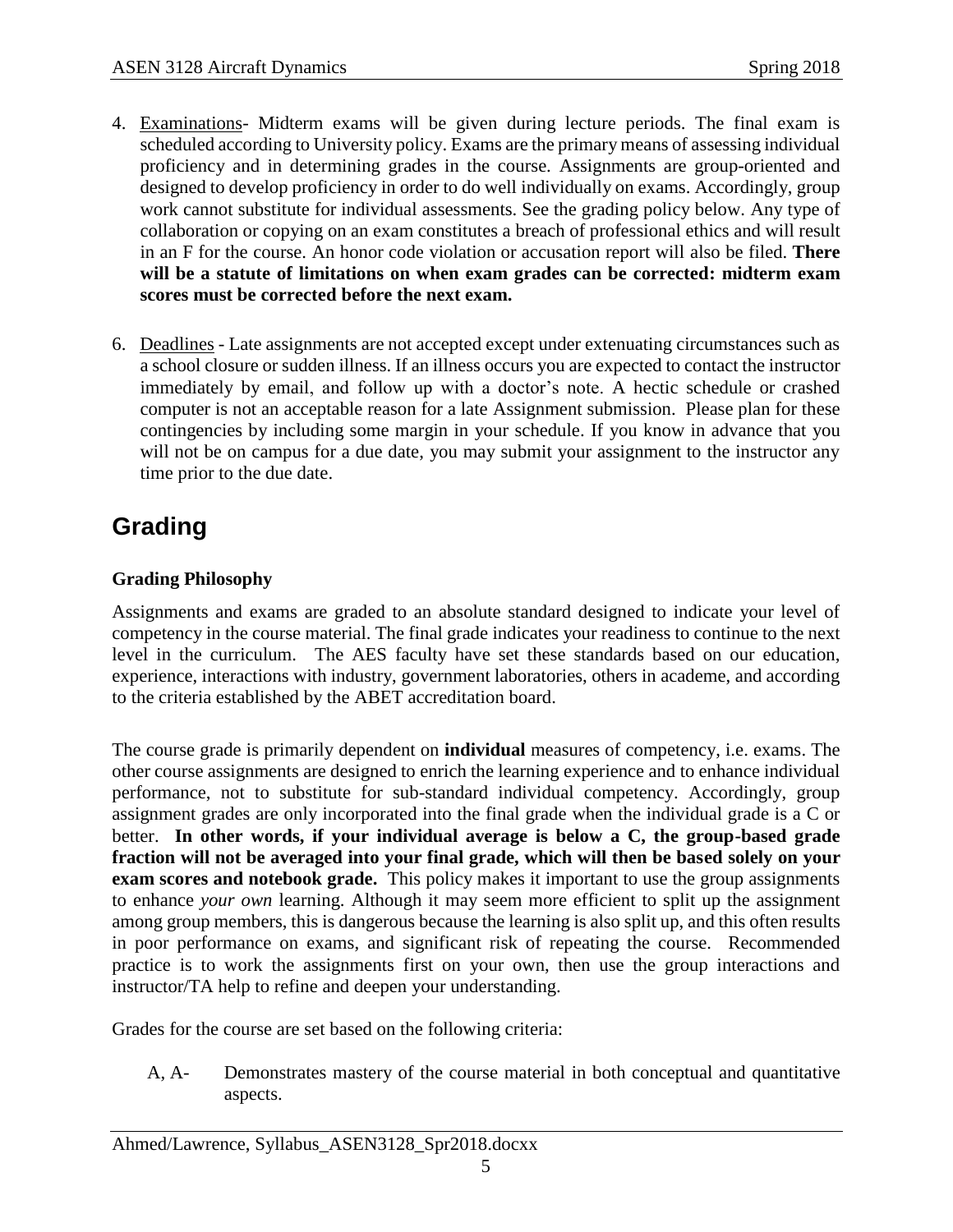- B+, B Demonstrates comprehensive understanding of the material, with a solid conceptual grasp of key concepts and strong quantitative work.
- B-, C+ Demonstrates good understanding of most key concepts, with few major quantitative errors.
- C Demonstrates adequate understanding of the material to proceed to the next level; sufficient quantitative work.
- C- Does not demonstrate adequate understanding of the material to proceed to the next level, or makes persistent quantitative errors.
- D Very little understanding is evident, consistently poor quantitative work.
- F Unsatisfactory performance.

Final letter grades are based on the numerical grades earned during the semester, roughly corresponding to the standard University grading scale. Students are cautioned that numerical grades near the critical 73% level (a nominal C) may or may not result in a C for the course.

It is recognized that all students do not have the same objectives in terms of course grades, but the risk of repeating the course and delaying graduation is great if the individual score is close to 73% going into the final exam. It is strongly recommended to avoid this situation by making use of all assistance available (e.g. group assignment participation, lecture participation, instructor/TA help) to prepare for the exams.

#### **Grade Breakdown**

| <b>Type</b>          | <b>Description</b>            | Percentage       |
|----------------------|-------------------------------|------------------|
| Individual Work (IW) | Midterm Exams (2)             | 55% (27.5% each) |
|                      | Final Exam                    | 35%              |
|                      | <b>Notebook</b>               | 10%              |
| <b>IW</b> Score      | <b>Total Individual Score</b> | 100%             |
|                      |                               |                  |
| Group Work (GW)      | <b>Weekly Assignments</b>     | 100%             |
| <b>GW</b> Score      | <b>Total Group Score</b>      | 100%             |

Your final grade is a combination of an individual work (IW) and group work (GW) score.

#### **Final Course Score**

Your final course score is computed as follows

• If your Individual Work (IW) grade is **below a C**, then your Final Score (FS) is the Individual Work (IW) score. In this case  $FS = IW$ .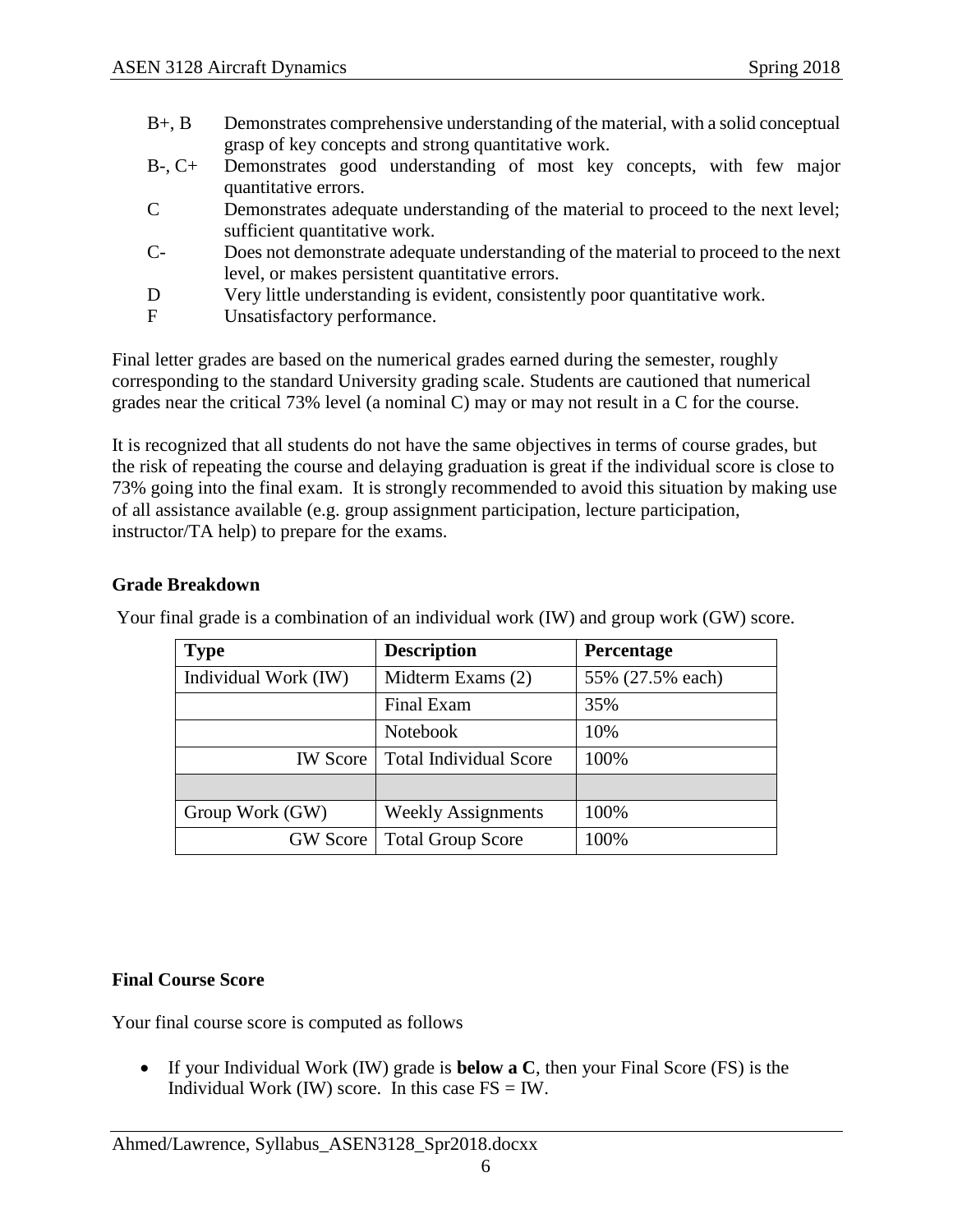• If your Individual Work (IW) grade is **a C or better** then your Final Score is computed as the weighted average of the Individual Work (IW) and Group Work scores (GW). This formula is

 $FS = 0.6*IW + 0.4*GW$ ,

which is equivalent to an overall breakdown:

| Assignments     | 40 %    |
|-----------------|---------|
| Notebook        | 6 %     |
| 2 Midterm Exams | 33 %    |
| Final Exam      | 21 %    |
|                 | $100\%$ |

### **Exam Schedule**

Midterm 1: Thursday, February 15, 12:30-1:45 pm, FLMG 155 Midterm 2: Tuesday, March 20, 12:30-1:45 pm, FLMG 155 Final Exam: Sunday, May 6, 4:30-7:00 pm, FLMG 155

### . **Assignment Schedule**

Assignments will be posted on Tuesday and due before the Monday lab 2 weeks later. The first week of each Assignment is designed for preliminary "first-pass" individual attempts of the problems, and the second week is designed for group finalization of the Assignment solutions and for instructor/TA help during "lab" times.

### **Honor Code**

All students enrolled in a University of Colorado Boulder course are responsible for knowing and adhering to [the academic integrity policy](http://www.alumniconnections.com/links/link.cgi?l=6835160&h=6451&e=UCBI-20151203180101) of the institution. Violations of the policy may include: plagiarism, cheating, fabrication, lying, bribery, threat, unauthorized access, clicker fraud, resubmission, and aiding academic dishonesty. All incidents of academic misconduct will be reported to the Honor Code Council [\(honor@colorado.edu;](mailto:honor@colorado.edu) 303-735-2273). Students who are found responsible of violating the academic integrity policy will be subject to nonacademic sanctions from the Honor Code Council as well as academic sanctions from the faculty member. Additional information regarding the academic integrity policy can be found at [http://honorcode.colorado.edu.](http://www.alumniconnections.com/links/link.cgi?l=6835161&h=6451&e=UCBI-20151203180101)

## **General University Policies**

**Accommodation for Disabilities**

Ahmed/Lawrence, Syllabus\_ASEN3128\_Spr2018.docxx